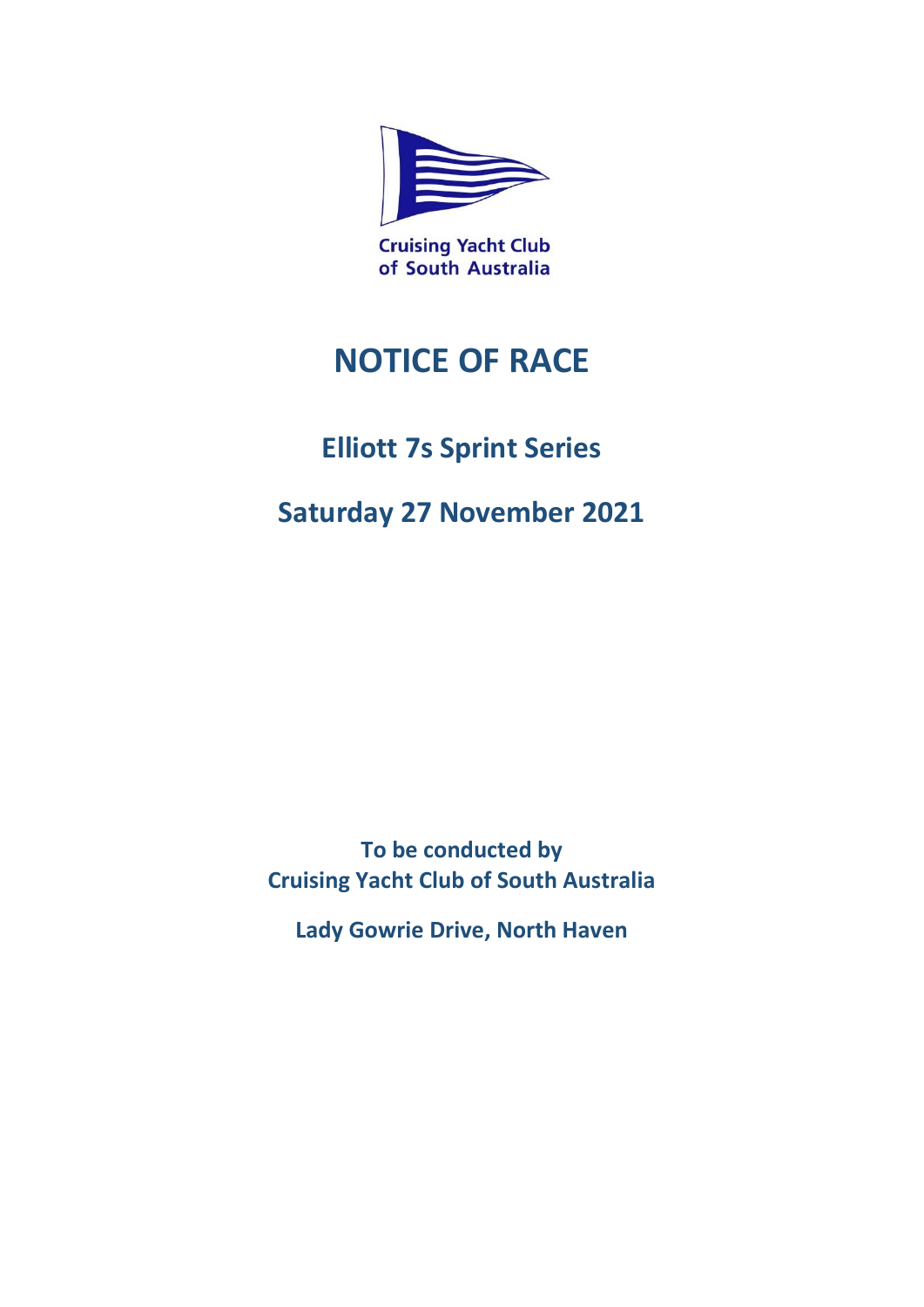# **1. ORGANISING AUTHORITY**

The Organising Authority (OA) is the Cruising Yacht Club of South Australia (CYCSA).

# **2. VENUE**

The series will be held from the CYCSA, Lady Gowrie Drive North Haven SA.

# **3. RULES**

The races will be governed by the rules, as defined in the Racing Rules of Sailing 2021 - 2024 ("RRS") of World Sailing and Special Regulations of Australian Sailing ("Special Regulations").

# **4. ELIGILIBITY**

4.1 Teams wishing to use CYCSA Elliott 7s must meet the requirements of the CYCA Elliott 7m Hire Agreement (attached).

4.2 Preference will be given to CYCSA Senior Members to compete in the series.

4.3 Non-CYCA members may compete upon approval from the OA

4.4 The number of crew on a boat (including skipper) shall be four (4).

4.5 Competitors wishing to be invited should register their intention with the OA by completing the online application form on the event website page, **[HERE](https://cycsa.com.au/elliott-7s-sprint-series/)**. Entries must be received by 0800hrs Wednesday 17 November 2021.

# **5. FORMAT & SCHEDULE OF EVENTS**

5.1 The regatta shall be run as fleet racing with courses described in the CYCSA Sailing Instructions 2021 - 2022

5.2 There shall be a maximum of 6 races on Saturday 27 November 2021.

5.3 The critical dates and times for the event are:

- Entries Close Wednesday 17 November at 0800hrs
- Confirmation of Entrants Friday 19 November at 1700hrs
- Competitor Briefing Saturday 27 November at 1100hrs
- Racing from 1155hrs Saturday 27 November

5.4 In the event racing cannot be conducted due to Government restrictions, the series will be abandoned may be rescheduled.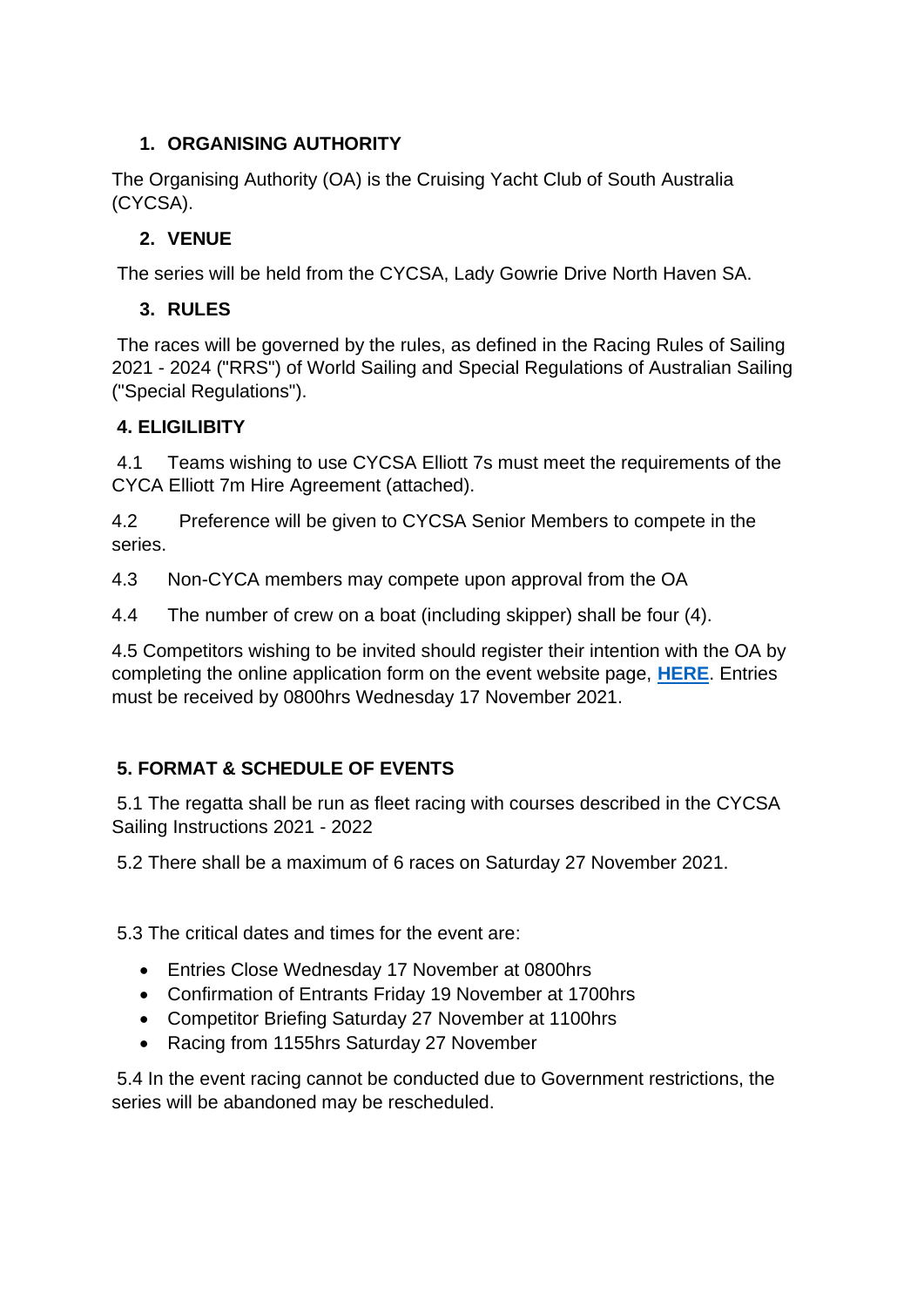5.5 Race day briefing will be held at 1100hrs in the Club Patio. Thereafter teams will have access to rig Elliott 7s from 1150hrs. Dock off time is after 1200.

5.6 The first warning signal will be no earlier than 1255hrs.

5.7 Subsequent races will be started as soon as practical after the preceding race.

# **6. ENTRIES**

6.1 Invited teams may enter by completing the Entry Form and Elliott 7s Hire Agreement.

6.2 Confirmation of successful entrants will be advised by the OA no later than 1700hrs on Friday 19 November 2021.

6.3 Entry Fee for Senior CYCSA Members: \$250(Incl. GST)

6.4 Entry Fee includes Elliott 7s hire fee and series entry fee of AUD \$250

6.5 Damage Deposit

An initial damage deposit of AUD \$1200, per team will be held against the nominated CYCSA Senior Members Account at the time of Registration. This deposit is the maximum payable by the team as a result of any one incident.

6.6 All team members will be required to be current Australian Sailing members and complete a sign on process to complete registration and entry.

#### **7. SAILING INSTRUCTIONS**

7.1 The CYCSA Sailing Instructions 2021 – 2022 will be used for this series. Any Supplementary Sailing Instructions will be available at the 1100hrs Briefing.

# **8. SUPPLIED YACHTS**

8.1 The boats to be used for the series will be the Elliott 7s class

8.2 Six CYCSA Elliott 7s yachts will be provided

8.3 One mainsail, jib and asymmetrical spinnaker will be provided with each yacht

8.4 Yachts will be allocated to teams by the Race Committee

#### **9. ADVERTISING**

9.1 As yachts and equipment will be supplied by the OA, World Sailing regulation 20.4 (see RRS 80) applies. Each yacht may be required to display advertising as supplied by the OA.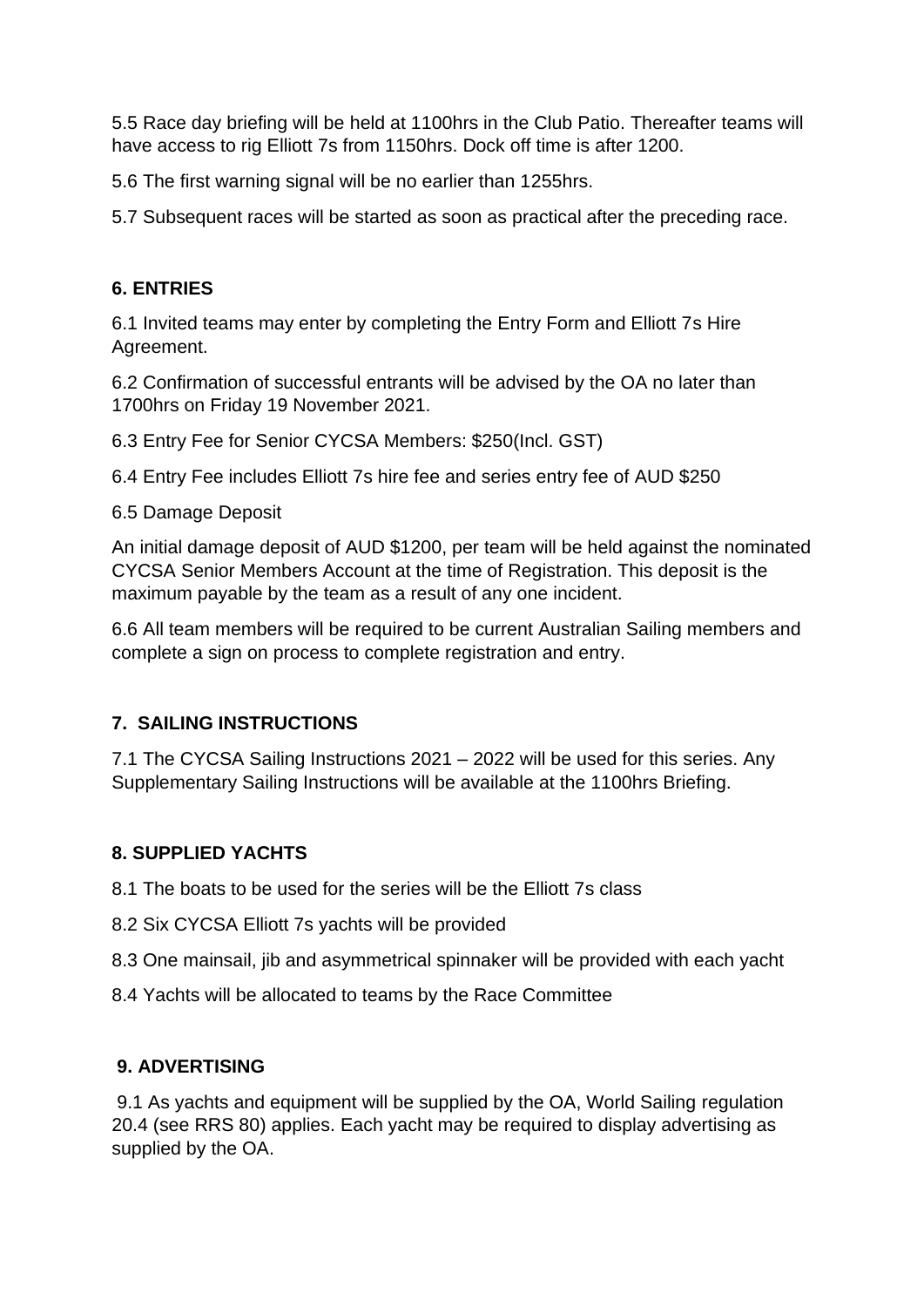9.2 The OA reserves the absolute right to require any competitor to remove advertising displayed by competitors on clothing, equipment (while racing or attending official functions), on yachts to anywhere within the boundary of the series venue which may be in contravention of moral decency or government regulation.

9.3 Yachts shall not be permitted the right to protest for infringements of any rules regarding advertising (amends RRS 60.1)

9.4 Competitors may be required to wear clothing displaying the event sponsors name(s)/ logo(s). If required these items will be supplied by the OA and worn whilst racing.

# **10. CHANGES TO THE RACING RULES OF SAILING**

RRS 44.2 is amended in that only one turn, including one tack and one gybe is required.

# **11. SCORING SYSTEM**

11.1 The series will consist of a maximum of six (6) races. The minimum races to constitute a series will be three (3).

11.2 The Low Point scoring system, Appendix A of the RRS will apply as set out in the Sailing Instructions.

# **12. PRIZES**

Prizes will be presented 1st overall.

# **13. DISCLAIMER**

13.1 By taking part in the Series each competitor agrees and acknowledges that they are responsible for complying with any regulations in force from time to time in respect of COVID-19 and for complying with CYCSA COVID-19 protocols and Government COVID-19 regulations or requirements.

13.2 All those participating in the series do so at their own risk and responsibility. Competitors must acknowledge this prior to competing, and release the CYCSA and its sponsors and their respective officers, employees, volunteers and members from all liability by signing a form provided by the CYCSA.

Specific attention is drawn to RRS Fundamental Rule 3, which states:

**" The responsibility for a boat's decision to participate in a race or to continue racing is hers alone"**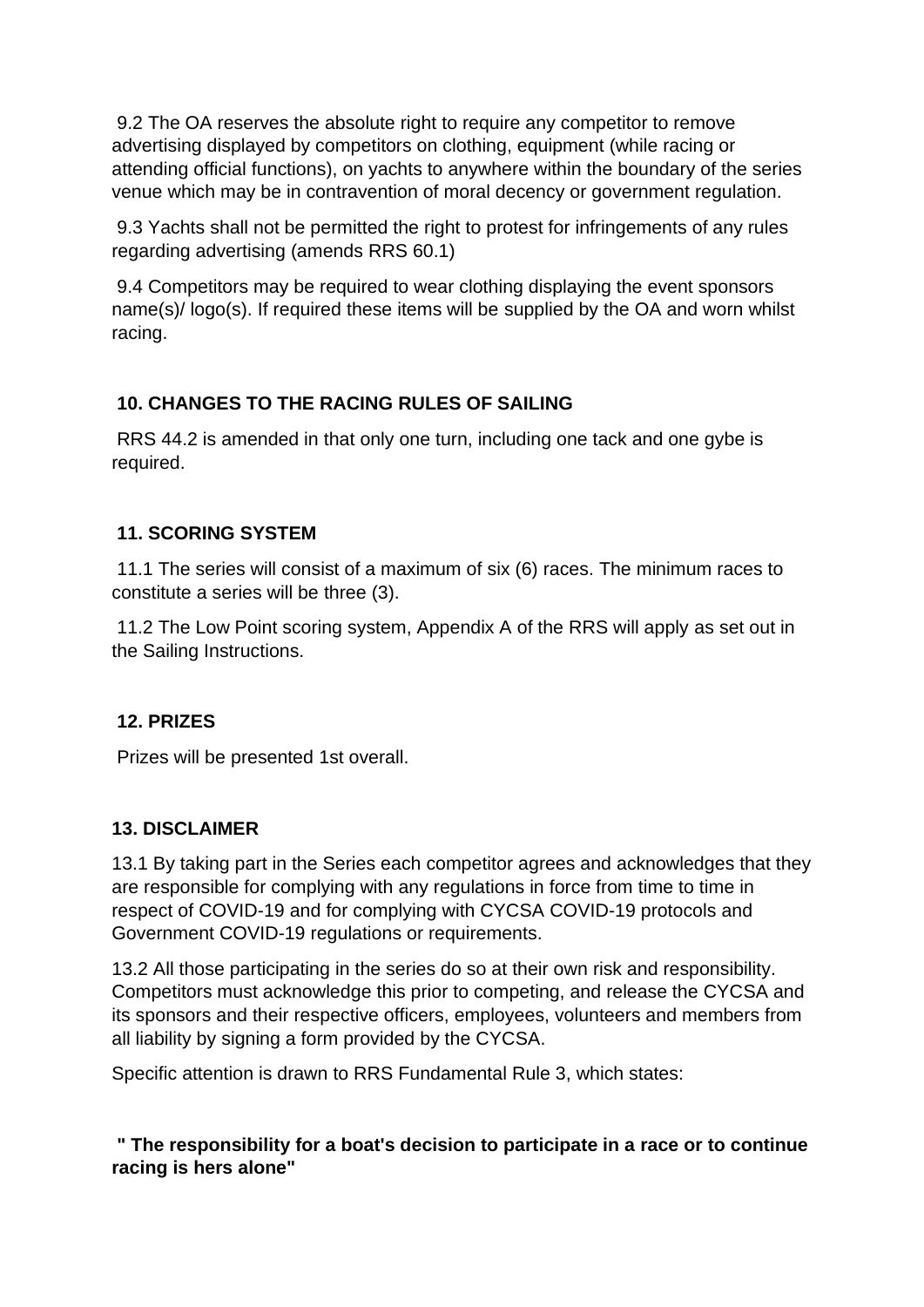# **TERMS AND CONDITIONS FOR HIRE OF CYCSA ELLIOTT 7s**

#### **1. ORGANISATION**

The CYCSA reserves the right to cancel this licence if it observes or has reason to believe the terms & condition of hire are not being followed.

#### 2. **BOAT ALLOCATION and RULES**

The boats must be used as presented and no modifications may be made to the boat (including sponsor logos). Standing rigging tension has been pre-set and must not be altered. Sails as supplied must not be re-cut or altered.

# 3. **PROHIBITED ITEMS and ACTIONS**

3.1 Any additions, omissions or alterations to the equipment supplied.

3.2 The use of any equipment for a purpose other than that intended.

3.3 The use of sails other than what is provided by the CYCA

3.4 The replacement of any equipment provided.

3.5 Sailing the boat in a manner that it is reasonable to predict damage would result.

3.6 Boarding a boat without prior permission.

3.7 Taking a boat from its berth without having paid the hire fee and damage deposit.

3.8 Hauling out a boat or cleaning surfaces below the waterline.

3.9 Using a flattener as a reef.

3.10 Attaching lines to the fabric of spinnakers.

- 3.11 Perforating sails, even to attach tell tales.
- 3.12 Adjusting or altering the tension of standing rigging.
- 3.12 Using a winch to adjust the mainsheet.
- 3.13 Cross winching headsail car sheets.
- 3.14 Omitting any headsail car or turning block before sheeting onto a winch.
- 3.15 Hiking off winch handles.
- 3.16 Cutting any cords or ropes.
- 3.17 The use of electronic instruments other than compass and watches

3.18 Sailing with the spinnaker head above the main gooseneck as the boat passes through head to wind.

3.19 Putting permanent marks on the boats or sheets.

3.20 Using side stays to facilitate roll-tacking.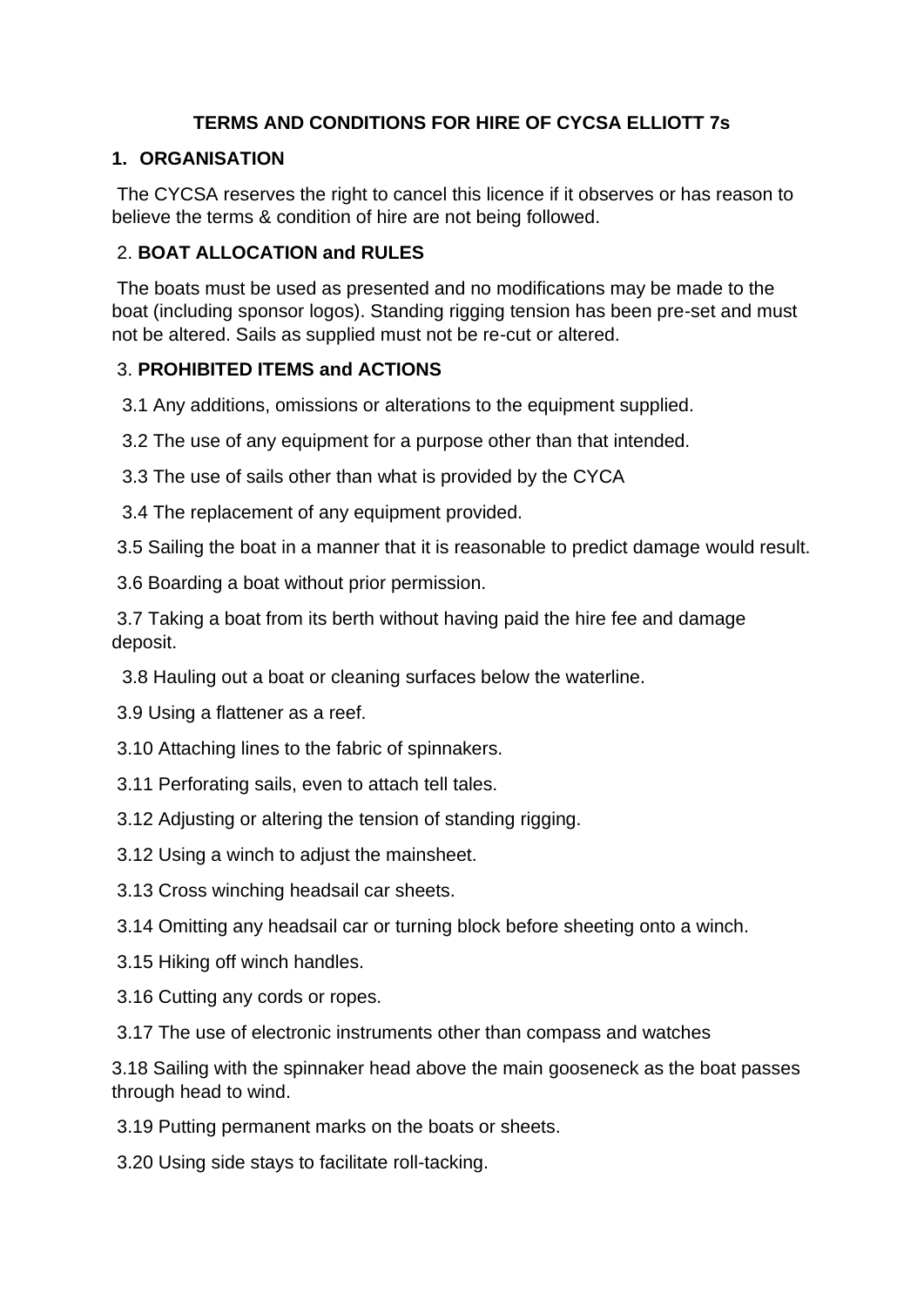- 3.21 Leaving any rubbish or personal items on-board after racing.
- 3.22 Hiring a boat while under the influence of alcohol or drugs.
- 3.23 Smoking while on the boat.

#### 4. **PERMITTED ITEMS and ACTIONS**

- 4.1 Taking a bag on board containing:
	- basic hand tools
	- adhesive tape
	- line (elastic or otherwise of 4mm diameter or less)
	- telltale material
	- hand held compass
	- shackles and device pins

4.2 The use of the contents of the bag to:

- prevent fouling of lines, sails and sheets
- attach tell tails
- prevent sails being damaged or falling overboard.
- mark control settings
- make minor repairs.

# 5. **MANDATORY ITEMS and ACTIONS**

The following shall be mandatory;

5.1 To sign out the allocated boat on the Sign Out form in the YSF Container and the completion of a written damage form before leaving a boat and submitting it to the CYCSA, even if no damage or loss is recorded.

5.2 At the end of each sailing day:

Rolling, bagging and placement of the sails as directed.

- Leaving the boat in the same state of cleanliness as when first boarded that day.
- Placing the boat covers back on and hosing down the boats at the end of each session

5.3 At the end of each racing day the crew shall clean the boat, remove all rubbish and remove all tape marks.

 5.4 Compliance with any regulations, including speed restrictions and navigation marks, while leaving or returning to the berth or mooring.

5.5 Infringement of items 5.1 and 5.2 will be considered as damage and the cost of rectification will be deducted from the damage deposit.

5.6 Wearing an approved buoyancy aid at all times while on-board the boats.